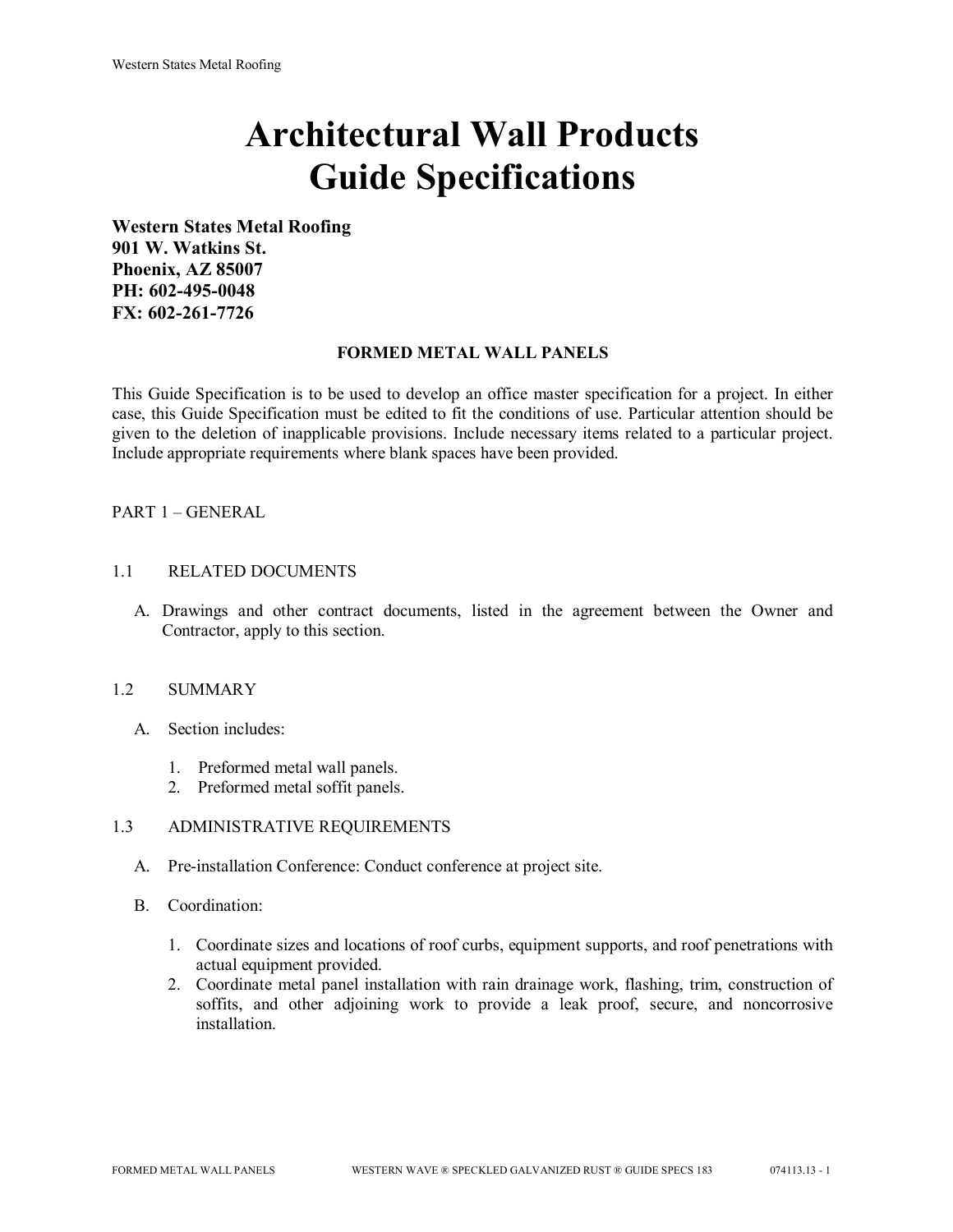## 1.4 SUBMITTALS

- A. Product Data:
	- 1. Include construction details, material descriptions, dimensions of individual components and profiles and finishes for each type of panel and accessory.
- B. Shop Drawings:
	- 1. Include fabrication and installation layouts of metal panels; details of edge conditions, joints, panel profiles, corners, anchorages, attachment system, trim, flashings, closures, accessories and special details.
	- 2. Accessories: Include details of the flashing, trim, and anchorage systems, at a scale of not less than 1-1/2 inches per 12 inches.
- C. Samples:
	- 1. Metal Panels: 12 inches long by actual panel width. Include fasteners, closures, and other metal panel accessories.
- D. Qualification Data: For Installer.
- E. Product Test Reports: For each product, for tests performed by a qualified testing agency.
- F. Filed quality control reports.
- G. Sample Warranties: For special warranties.
- 1.5 QUALITY ASSURANCE
	- A. Installer Qualifications: An entity that employs installers and supervisors who have a minimum of 3 years' experience in the installation of metal roof / wall panels.
	- B. Mockups: Build mockup; to verify selections made under sample submittals and to demonstrate aesthetic effects and set quality standards for fabrication and installation.
- 1.6 DELIVERY, STORAGE AND HANDLING
	- A. Deliver components, metal panels and other manufactured items so as not to be damaged or deformed. Package metal panels for protection during transportation and handling.
	- B. Store metal panels in a manner to prevent bending, warping, twisting and surface damage.
	- C. Stack metal panels horizontally on platforms or pallets, covered with suitable weather tight and ventilated covering. Store metal panels to ensure dryness with positive slope for drainage of water. Do not store metal panels in contact with other materials that might cause staining, denting or other surface damage.
	- D. Retain strippable protective covering on metal panels during installation.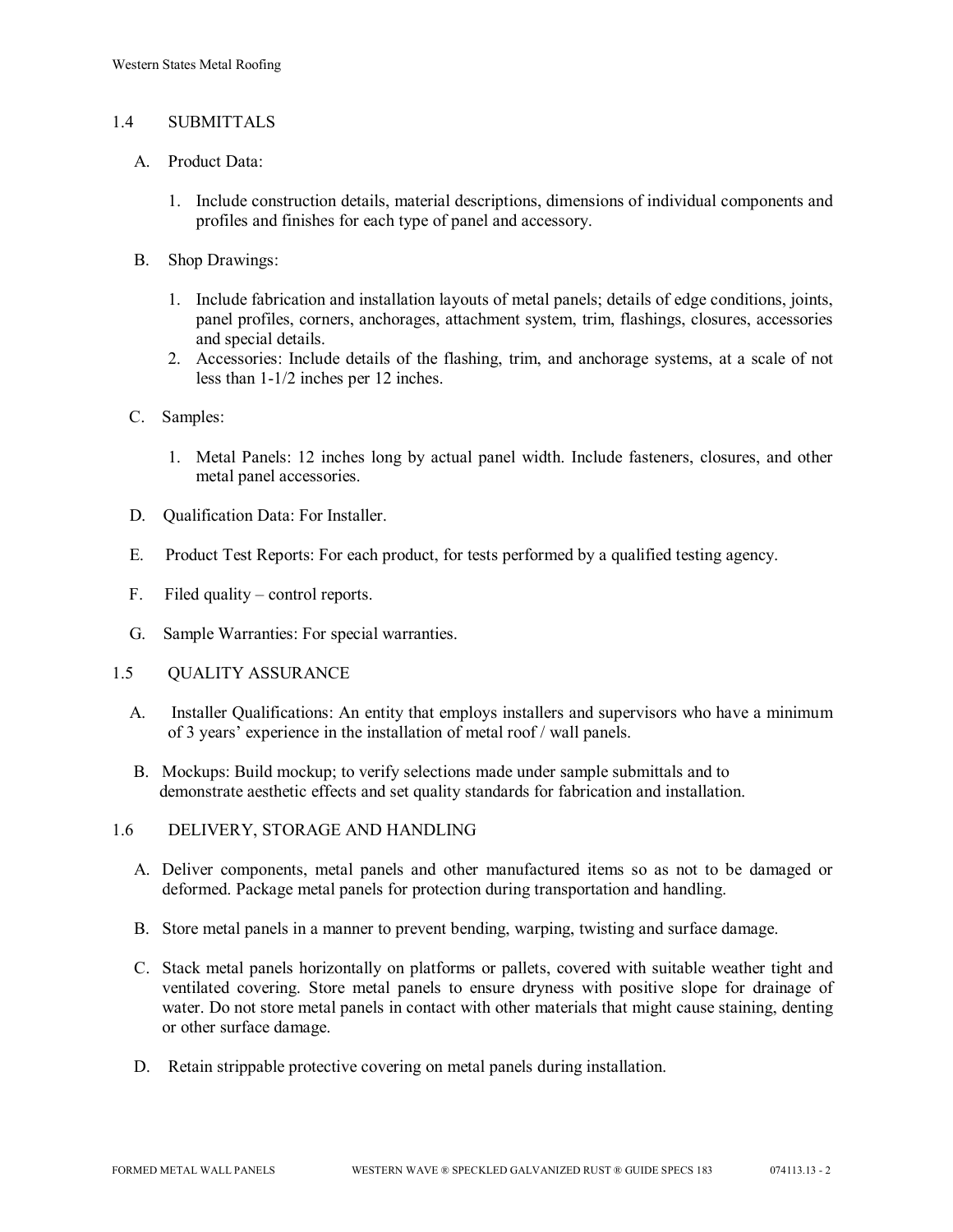## 1.7 FIELD CONDITIONS

A. Weather Limitations: Proceed with installation only when existing and forecasted weather conditions permit assembly of metal panels to be performed according to manufacturers' written instructions and warranty requirements.

## 1.8 WARRANTY

- A. MANUFACTURER'S PRODUCT WARRANTY
	- 1. Manufacturer's standard coating performance warranty, as available for specified installation and environmental conditions. (Contact a WSMR Representative to determine actual warranty criteria)

## B. CONTRACTORS WARRANTY

1. Warrant panels, flashings, sealants, fasteners, and accessories against defective materials and/ or workmanship, to remain watertight and weatherproof with normal usage for two (2) years following Project Substantial Completion date.

## PART 2 – PRODUCTS

## 2.1 MANUFACTURER

 A. Western States Decking, Inc., DBA - Western States Metal Roofing, 901 W. Watkins St., Phoenix, AZ 85007; Ph: (877) 787-5467, Fax: (602) 261-7726.

Email: [sales@metalforroofing.com](mailto:sales@metalforroofing.com) Website: www.metalforroofing.com

B. Substitutions: In accordance with contract documents.

#### 2.2 METAL WALL PANELS

- A. Western Wave ®; Tapered- Rib Profile, Concealed Fastener Metal Wall/Soffit Panels: Metal panel consisting of formed metal sheet with trapezoidal ribs with fastener leg for concealed attachment to wall framing or substrate.
	- 1. Panel Designation: Western Wave ® Panel
	- 2. Metallic- Coated Steel Sheet: Aluminum- zinc alloy- coated steel sheet minimum (Zincalume® or Galvalume®) complying with ASTM A 792/ A 792M, Class AZ50 coating designation; structural quality.
		- a. Nominal Thickness: [24 gauge]
		- b. Exterior Finish Available In: Cool Tech ® 500 PVDF Paint System
			- i. Speckled Galvanized Rust ®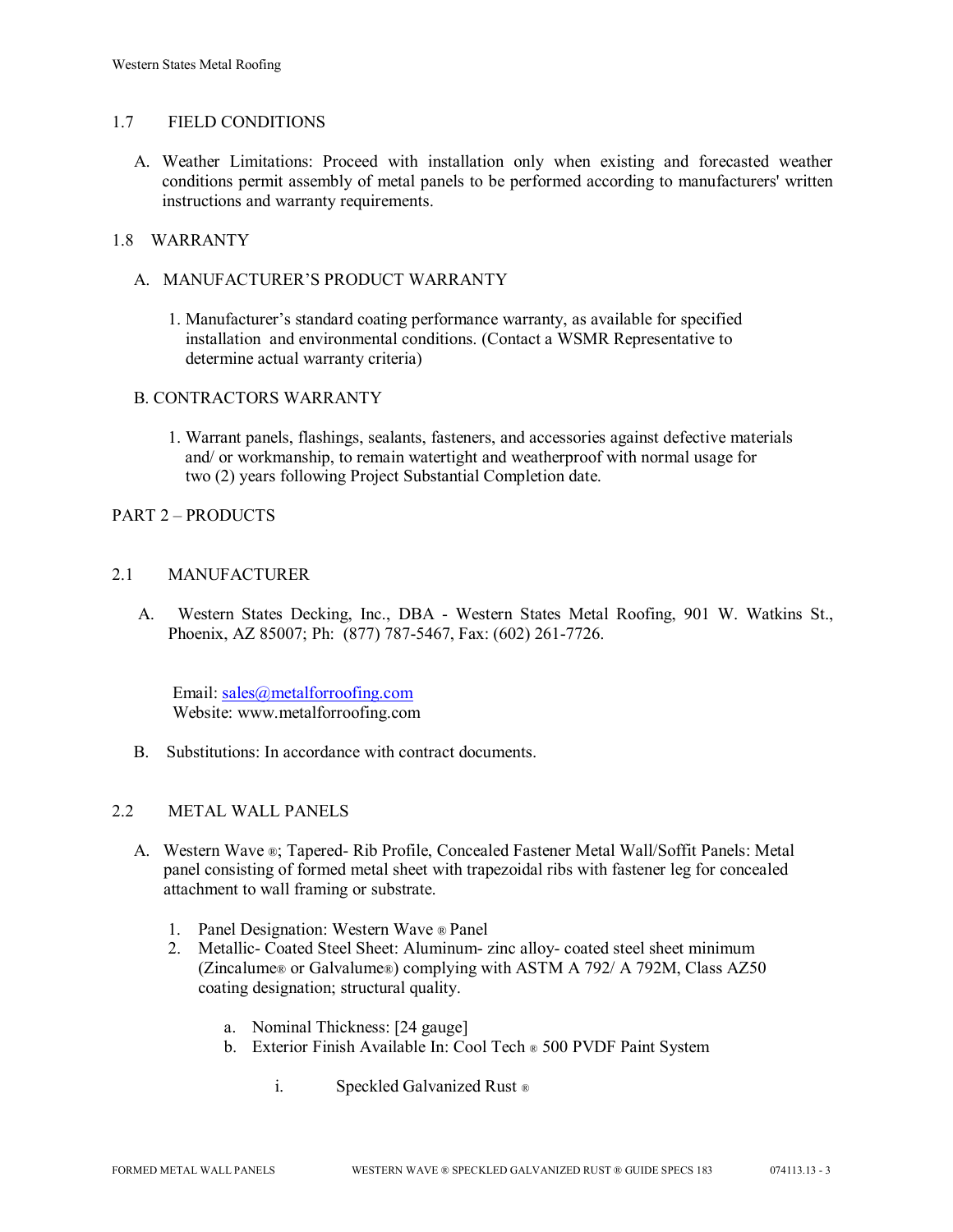- 3. Grade of Steel:
	- a. 24 Gauge Grade 50

4. Panel Width: [**16 inches**]

5. Panel Height: Nominal 7/8" inch

## 2.3 ACCESSORIES

- A. Self-Adhering, High- Temperature Underlayment: Provide self-adhering, cold applied, sheet underlayment, a minimum of 30 mils thick, specifically designed to withstand high metal temperatures beneath metal roofing. Provide primer when recommended by underlayment manufacturer.
	- 1. Thermal Stability: Stable after testing at 220 deg F; ASTM D 1970.
	- 2. Low- Temperature Flexibility: Passes after testing at minus 20 deg F; ASTM D 1970.
- B. Miscellaneous Metal Sub framing and Furring: ASTM C 645; cold formed, metallic- coated steel sheet, ASTM A 653/ A 653M, G90 coating designation or ASTM A 792/ A 792M, Class AZ55 aluminum- zinc alloy coating designation unless otherwise indicated. Provide manufacture's standard sections as required for support and alignment of metal panel system.
- C. Panel accessories: Provide components required for a complete, weather tight panel system including trim, clips, flashings, sealants, gaskets, fillers, closure strips, and similar items. Match material and finish of metal panels unless otherwise indicated.
	- 1. Closures: Provide closures at eaves and ridges, fabricated of same metal as metal panels.
	- 2. Backing Plates; Provide metal backing plates at panel end splices, fabricated from material recommended by manufacturer.
	- 3. Closure Strips: Closed-cell, expanded, cellular, rubber or cross linked, polyolefin-foam or closed-cell laminated polyethylene; minimum I -inch-thick, flexible closure strips; cut or pre-molded to match metal panel profile. Provide closure strips where indicated or necessary to ensure weather tight construction.
- D. Flashing and Trim: Provide flashing and trim formed from same material as metal panels as required to seal against weather and to provide finished appearance. Finish flashing and trim with same finish systems adjacent metal panels.
- E. Panel Fasteners: Self-tapping screws designed to withstand design loads. Provide EPDM or PVC sealing washers for exposed fasteners.
- F. Panel Sealants: Provide sealant type recommended by manufacturers that are compatible with panel materials, are non-staining and do not damage panel finish.
- G. Metal Protection: When dissimilar metals contact each other or corrosive substrates, protect against galvanic.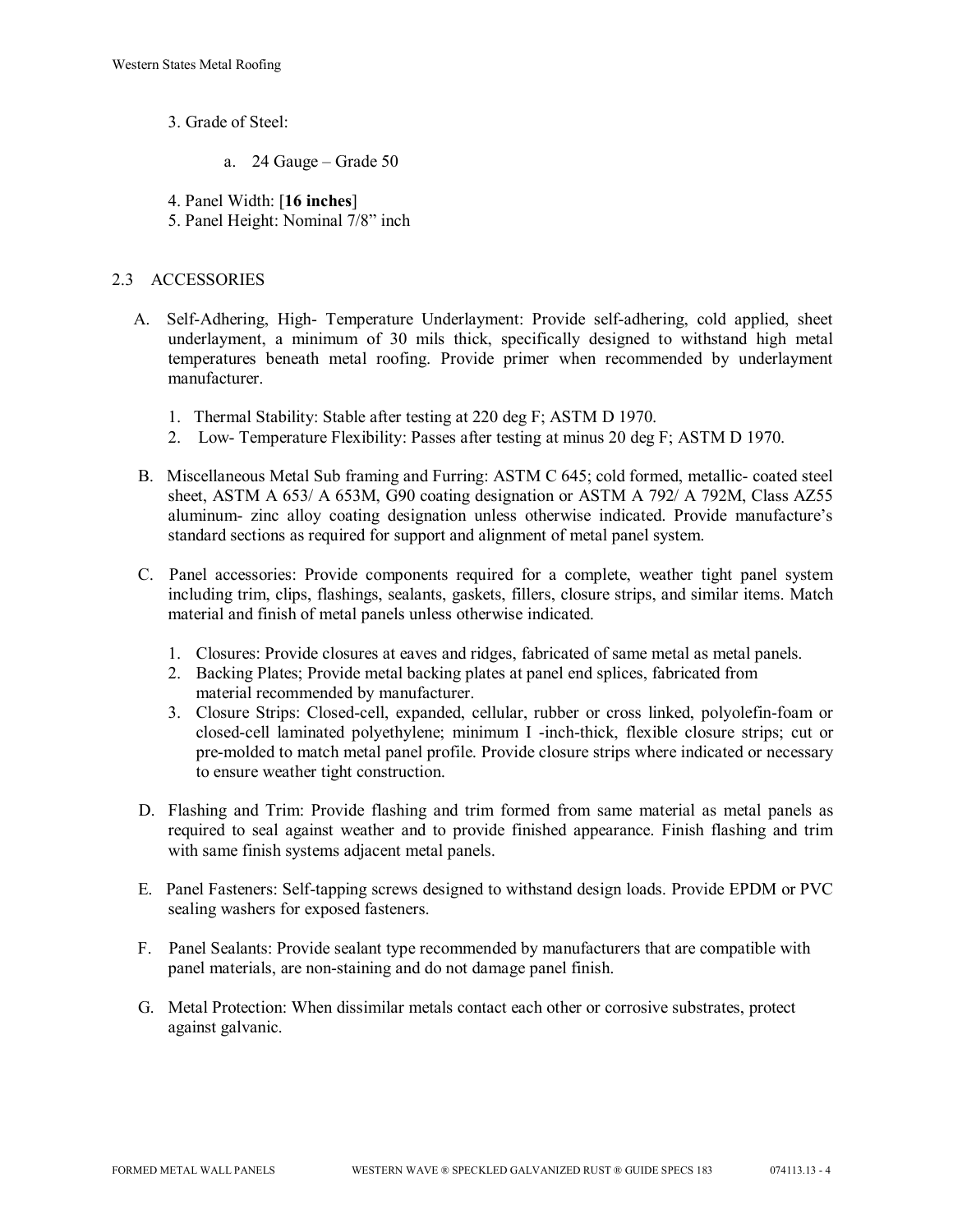## 2.4 FABRICATION

- A. General: Fabricate and finish metal panels and accessories at the factory, by manufacturers standard procedures and processes, as necessary to fulfill indicated performance requirements demonstrated by laboratory testing. Comply with indicated profiles and with dimensional and structural requirements.
- B. Provide panel profile, including major ribs and intermediate stiffening ribs, if any, for full length of panel.
- C. Sheet Metal Flashing and Trim: Fabricate flashing and trim to comply with manufacturer's recommendations and recommendation in SMACNA's "Architectural Sheet Metal Manual" that apply to design, dimensions, metal, and other characteristics of item indicated.

## 2.5 FINISHES

- A. Protect mechanical and painted finishes on exposed surfaces from damage by applying a strippable, temporary protective covering before shipping.
- B. Appearance of Finished Work: Variations in appearance of abutting or adjacent pieces are acceptable if they are within one- half of the range of approved Samples. Noticeable variations in same piece are unacceptable. Variations in appearance of other components are acceptable if they are within the range of approved Samples and are assembled or installed to minimize contrast.
- C. Steel Panels Finish:
	- 1. Exterior Finish: Valspar Fluropon® Polyvinylidine Fluoride, full 70 percent Kynar ® / Hylar  $\infty$  5000, consisting of a baked- on 0.2 – 0.3 mil corrosion primer and a baked on 0.70 – 0.80 mil base coat and a baked on  $0.30 - 0.50$  mil print coat with a specular gloss of  $8 - 15$  when tested in accordance with ASTM D523 at 60 degrees.
	- 2. Interior Finish: Standard Polyester backer finish consisting of 0.15 0.25 primer coat and a  $0.30 - 0.40$  mil wash coat with a minimum total dry film thickness of  $0.45 - 0.65$  mil.

## PART 3- EXECUTION

#### 3.1 EXAMINATION

- A. Examine substrates, area, and conditions, with installer present, for compliance with requirements for installation tolerances, metal panel supports, and other conditions affecting performance of the work.
	- 1. Examine wall framing to verify that girths, angles, channels, studs, and other structural panel support members and anchorage have been installed within alignment tolerance required by metal wall panel manufacturer.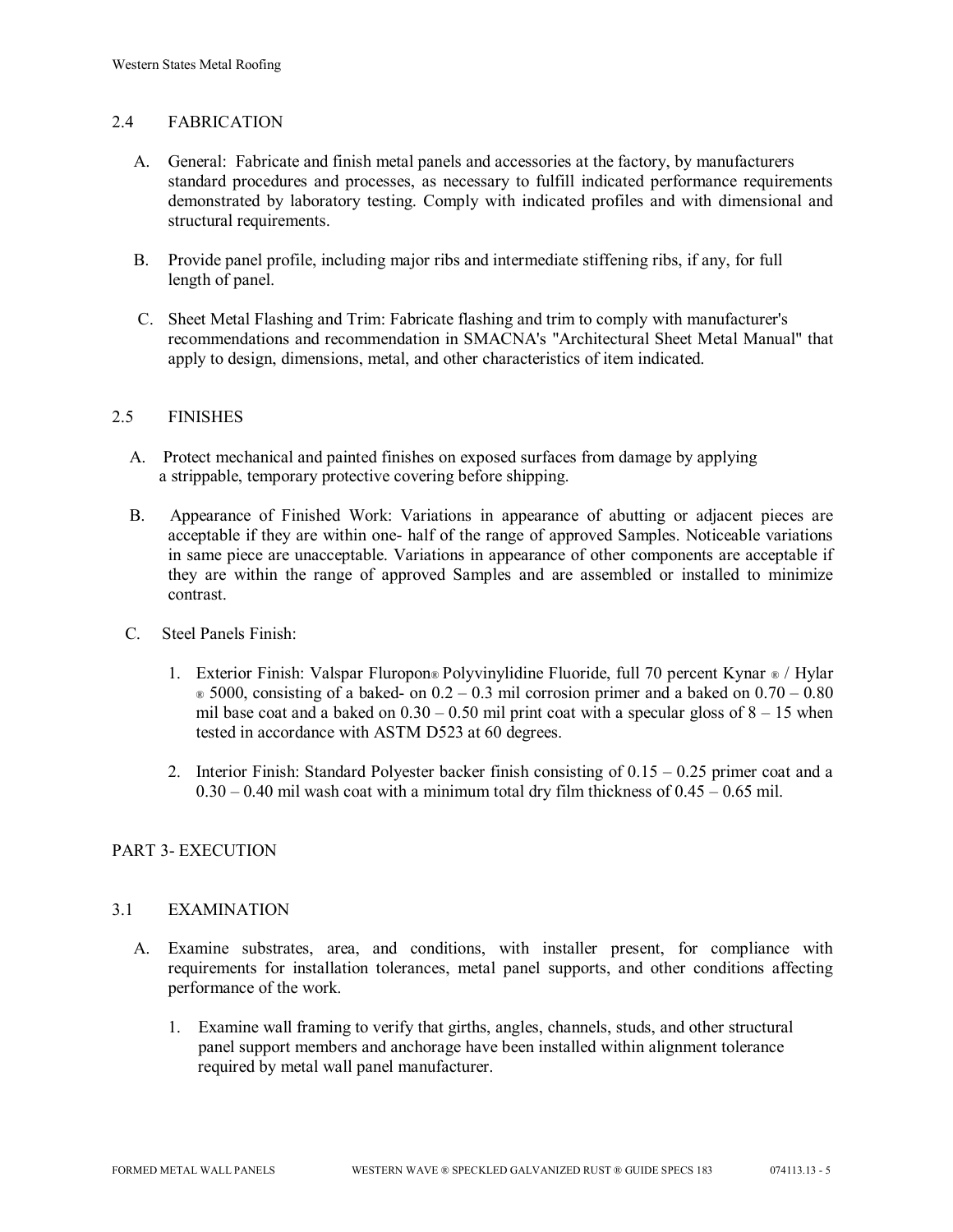- 2. Examine solid roof sheathing to verify that sheathing joints are supported by framing or blocking and that installation is within flatness tolerances required by metal roof panel manufacture.
	- a. Verify that air or water-resistive barriers have been installed over sheathing or backing substrate to prevent air infiltration or water penetration.
- B. Examine roughing-in for components and systems penetrating metal panels to verify actual locations of penetrations relative to seam locations of metal panels before installation.
- C. Proceed with installation only after unsatisfactory conditions have been corrected.

# 3.2 PREPARATION

 A. Miscellaneous Supports; Install sub framing, furring and other miscellaneous panel support members and anchorage according to ASTM C 754 and metal panel manufacturer's written recommendations.

# 3.3 UNDERLAYMENT INSTALLATION

- A. Self- Adhering Sheet Underlayment: Apply primer if required by manufacturer. Comply with temperature restrictions of underlayment manufacturer for installation. Apply at locations indicated on Drawings, wrinkle free, in shingle fashion to shed water, and with end laps of not less than 6 inches staggered 24 inches between courses. Overlap side edges not less than 3- ½ inches. Roll laps with roller. Cover underlayment within 14 days.
- B. Felt Underlayment: Apply at locations indicated [below] [on drawings], in shingle fashion to shed water. And with lapped joints of not less than 2 inches.
	- 1. Apply over the entire roof surface.
	- 2. Apply on roof not covered by self- adhering sheet underlayment. Lap over edges of self adhering sheet underlayment not less than 3 inches, in shingle fashion to shed water.
- C. Slip Sheet: Apply slip sheet over underlayment before installing metal roof panels.
- D. Flashings: Install flashings to cover underlayment to comply with requirements specified in Section 076200 "Sheet Metal Flashing and Trim."

## 3.4 METAL PANEL INSTALLATION

- A. General: Install metal panels according to manufacturer's written instructions in orientation, sizes, and locations indicated. Install panels perpendicular to supports unless otherwise indicated. Anchor metal panels and other components of the work securely in place, with provisions for thermal and structural movement.
	- 1. Shim or otherwise plumb substrates receiving metal panels.
	- 2. Flash and seal metal panels at perimeter of all openings. Fasten with self-tapping screws. do not begin installation until air or water- resistive barriers and flashings that are concealed by metal panels are installed.
	- 3. Install screw fasteners in predrilled holes.
	- 4. Locate and space fastenings in uniform vertical and horizontal alignment.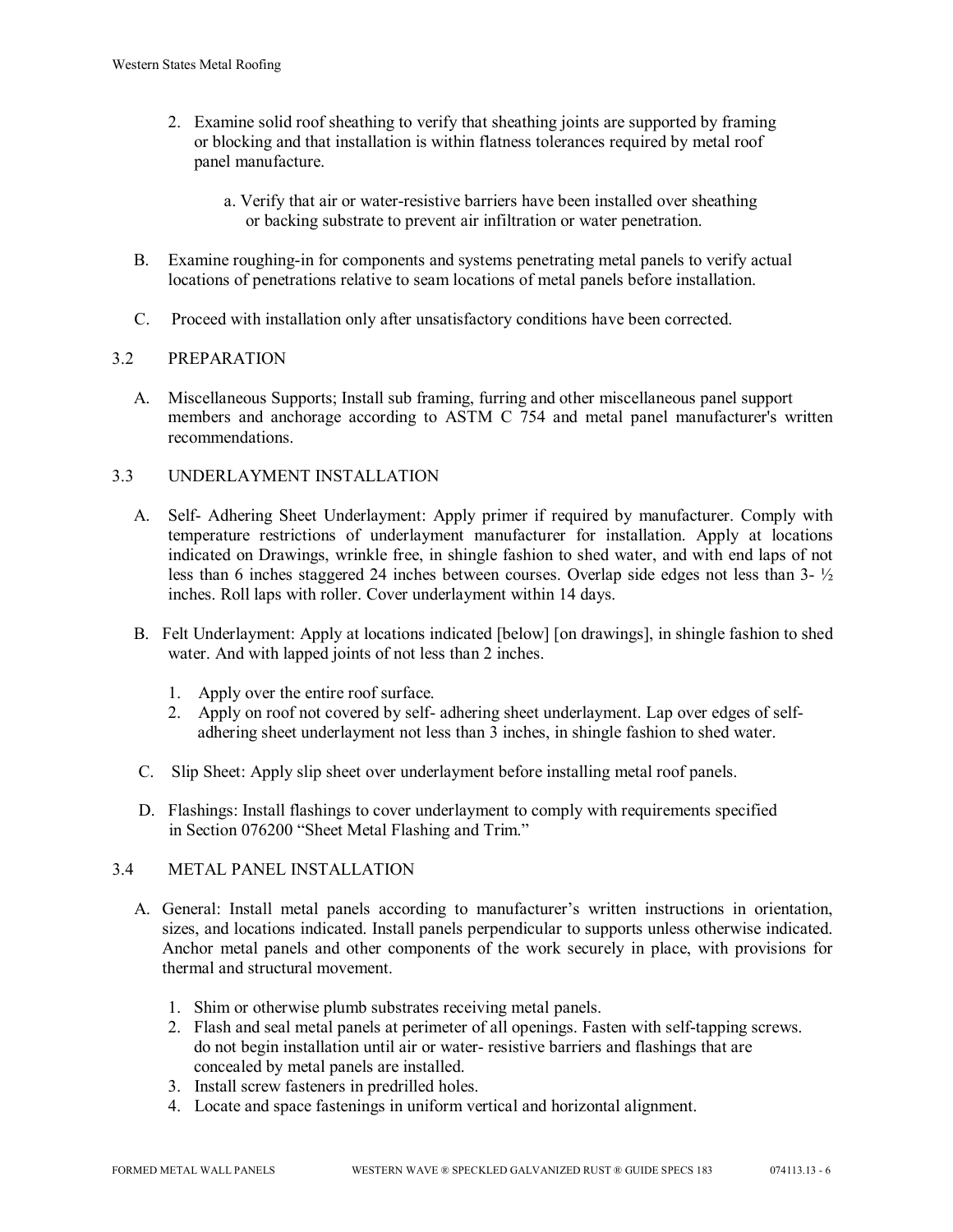- 5. Install flashing and trim as metal panel work proceeds.
- 6. Locate panel splices over, but not attached to, structural supports. Stagger panel splices and end laps to avoid a four – panel lap splice condition.
- 7. Align bottoms of metal panels and fasten with blind rivets, bolts, or self- tapping screws. Fasten flashings and trim around openings and similar elements with self-tapping screws.
- 8. Provide weather tight escutcheons for pipe—and conduit- penetrating panels.

## B. Fasteners:

- 1. Steel Panels: Use galvanized steel fasteners.
- C. Metal Protection: When dissimilar metals contact each other or corrosive substrates, protect against galvanic action.
- D. Lap-Seam Metal Panels: Fasten metal panels to supports with fasteners at each lapped joint at location and spacing recommended by manufacturer.
	- 1. Lap ribbed or fluted sheets one full rib. Apply panels and associated items true to line for neat and weather tight enclosure.
	- 2. Provide metal backed washers under heads of exposed fasteners bearing on weather side of metal panels.
	- 3. Locate and space exposed fasteners in uniform vertical and horizontal alignment. Use proper tools to obtain controlled uniform compression for positive seal without rupture of washer.
	- 4. Install screw fasteners with power tools having controlled torque adjusted to compress Washer tightly without damage to washer, screw threads or panels. Install screws in predrilled holes.
	- 5. Flash and seal pans with weather closures at perimeter of all openings.
- E. Accessory Installation: install accessories with positive anchorage to building and weather tight Mounting, and provide for thermal expansion. Coordinate installation with flashings and other components.
	- 1. Install components, required for a complete metal panel system including trim, copings, corners, seam covers, flashings, sealants, gaskets, fillers, closure strips and similar items. Provide types indicated by metal wall panel manufacturer; or, if not indicated, provide types recommended by metal panel manufacturer.
- F. Flashing and Trim: Comply with performance requirements manufacturer's written installation instructions, and SMACNA's "Architectural Sheet Metal Manual." Provide concealed fasteners where possible, and set units true to line and level. Install work with laps, joints and seams that are permanently watertight.
	- 1. Install exposed flashing and trim that is without buckling and tool marks, and that is true to line and levels indicated, with exposed edges folded back to form hems. Install sheet metal flashing and trim to fit substrates and achieve waterproof performance.
	- 2. Expansion Provisions: Provide for thermal expansion of exposed flashing and trim. Space movement joint at a maximum of 10 feet with no joints allowed within 24 inches of corner or intersection. Where lapped expansion provisions cannot be used or would not be sufficiently waterproof, form expansion joints of intermeshing hooked flanges, not less than 1 inch deep, filled with mastic sealant (concealed within joints).